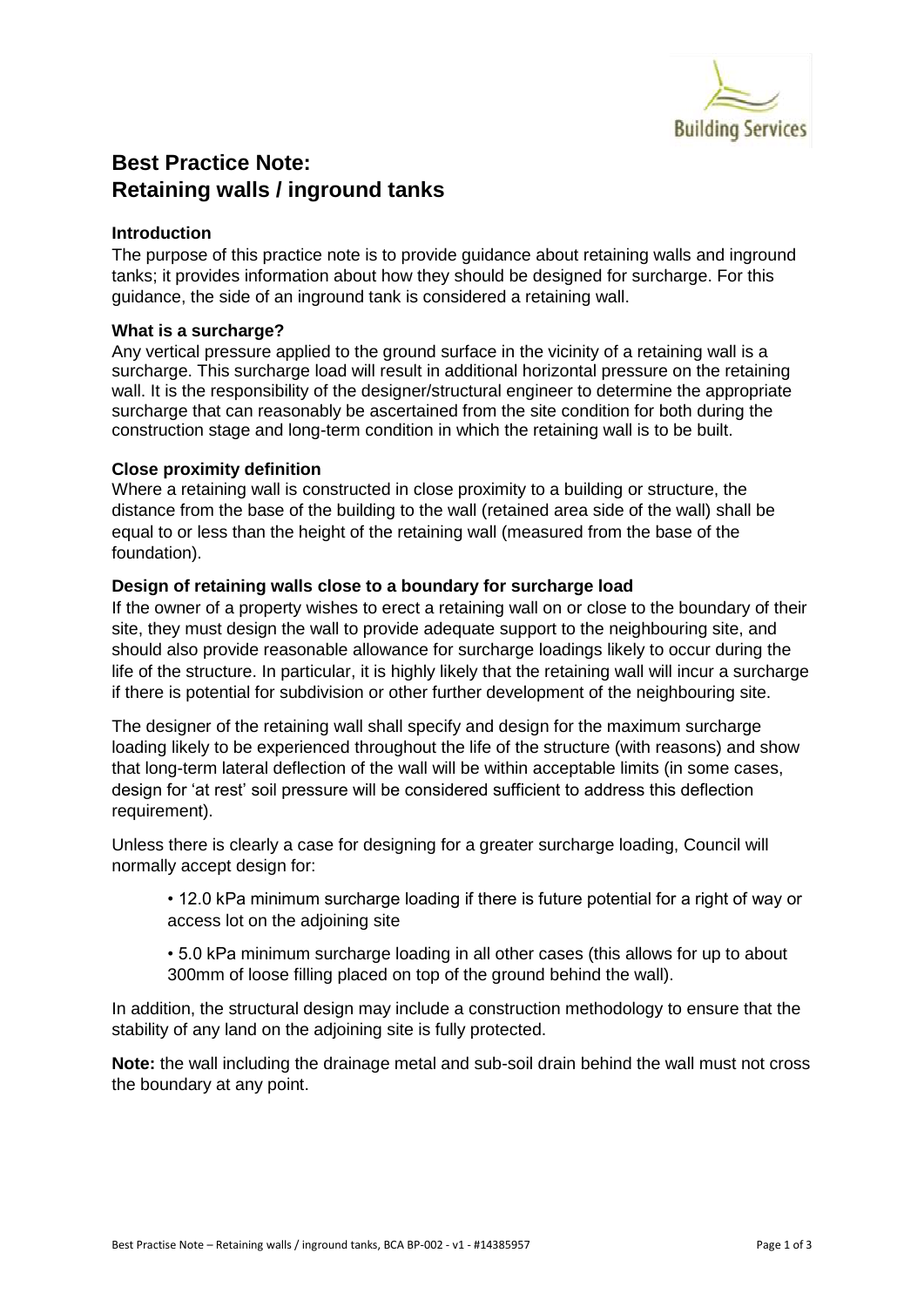

# **Best Practice Note: Retaining walls / inground tanks**

## **Design of tanks under driveways**

If the owner of a property wishes to install a tank under a driveway or trafficable area on the site, they must design the tank to provide adequate support to the surface above. This design needs to ensure a reasonable allowance for surcharge loadings likely to occur during the life of the structure. In particular, it is highly likely that the tank will incur a surcharge from moving trucks, cars and possibly fire trucks.

The designer of the tank shall specify and design for the maximum surcharge loading likely to be experienced throughout the life of the structure (with reasons) and show that long-term deflection will be within acceptable limits.

Unless there is clearly a case for designing for a greater surcharge loading, Council will normally accept design for:

• 12.0 kPa minimum surcharge loading

In addition, the structural design may include a construction methodology to ensure that the stability of any land on the adjoining site is fully protected.

#### **Commentary**

B1.3.3 of the Building Code states that "…account shall be taken o*f all physical conditions likely to affect the stability of buildings, building elements and site work…"*

This implies that the retaining wall design needs to consider "likely" loads. "Likely" loads have been previously defined by MBIE as "loads known with reasonable certainty" including planned activity such as anticipated loading from a subdivision (driveway).

## **Past Determinations**

Whilst there is no direct ruling from past determinations regarding the design to 12kPA surcharge on retaining walls, such load magnitude has been quoted and appears acceptable (albeit indirectly) in site specific cases (see determinations 2015/003 and 2015/006).

**NZS 4229:2013 Concrete masonry buildings not requiring specific engineering design**  There has been some confusion in the past regarding masonry retaining wall designed to NZS 4229. Details of the design are explained in Appendix A. Clause A1.2 states that specific engineering design still needs to be provided if any one of the conditions (a)-(g) exists.

In particular, A1.2(b) where the surcharge is above the limit specified in Fig. A2 which is 2.5kPA. In other words, the deem-to-comply design in Fig. A2 can be adopted without specific design if and only if, the expected surcharge does not exceed 2.5kPA. It does not mean, however, that all surcharge loads must only be 2.5kPA.

#### **Do I need a barrier?**

As specified in clause F4.3.1 of the Building Code, a barrier is required to be constructed to safeguard people from falling, where the height of the retaining wall exceeds 1.0m and the area is associated with the use of a building.